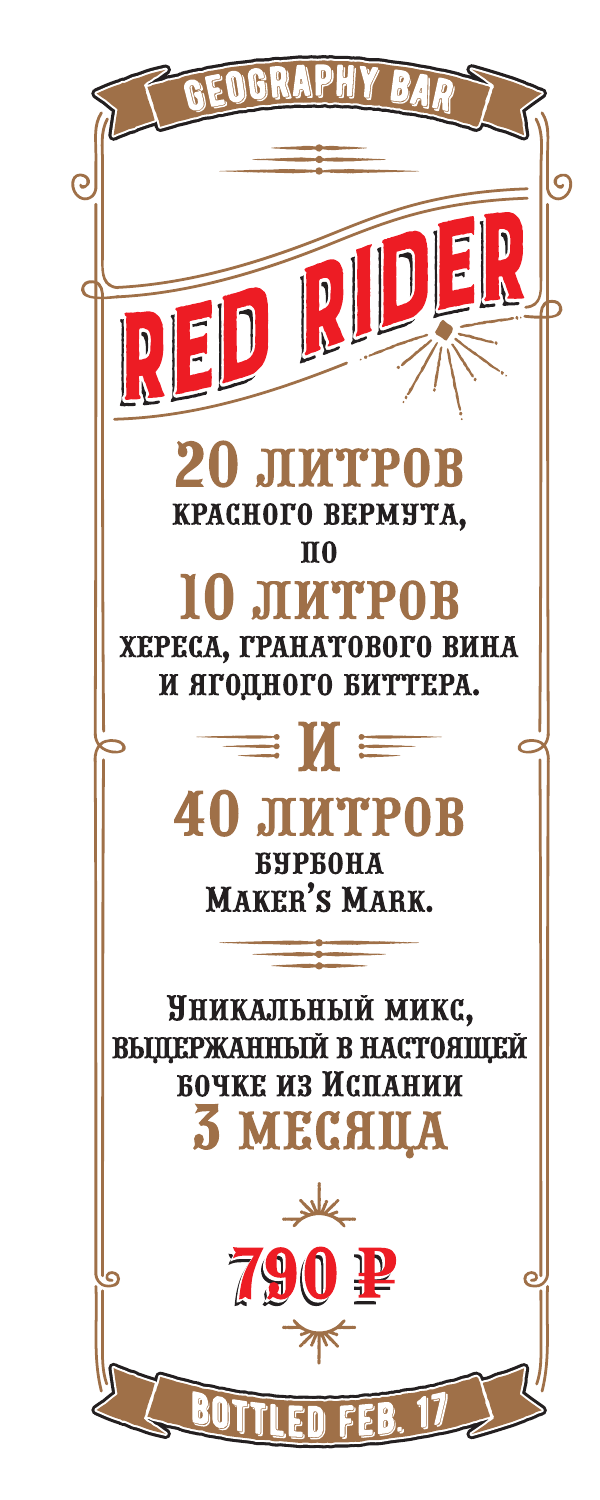#### СЕЗОННЫЕ КОКТЕЙЛИ алкогольные SEASONAL COCKTAILS alcoholic

#### Кэрри | Carrie

водка Absolut Vanilia, Martini Fiero, аперитив Chemer Red, розовое вино, кордиал грейпфрут, микс кислот, безалкогольный биттер Absolut Vanilia vodka, Martini Fiero, Chemer Red aperitif, rose wine, grapefruit cordial, acid mix, non-alcoholic bitter

#### Пляж | Beach

джин Bombay Bramble, водка Absolut Kurant, ликёр Blue Curasao, кордиал черника-васильки, содовая Bombay Bramble gin, Absolut Kurant vodka, Blue Curasao liqueur, blueberry-cornflower cordial, soda water

#### Малибу | Malibu

ром Bacardi Spiced на бананах, ром Havana Club 3 YO, ликёр Malibu, ликёр банан, кордиал банан-пандан, биттер, милкис ананас Bacardi Spiced rum infuzed with bananas, Havana Club 3 YO, Malibu liqueur, banana liqueur, banana-pandan cordial, bitter, milkis pineapple

#### SPECIAL BY HEAD BARTENDER NIKOLAI OREKHOV

#### Орлеан | Orleans

охмелённый джин, ликёр белое какао, ликёр мята, конопляное молоко, ваниль hopped gin, white cocoa liqueur, mint liqueur, hemp milk, vanilla

# cesoн «Лето» сезон «лето» summer season summer season

550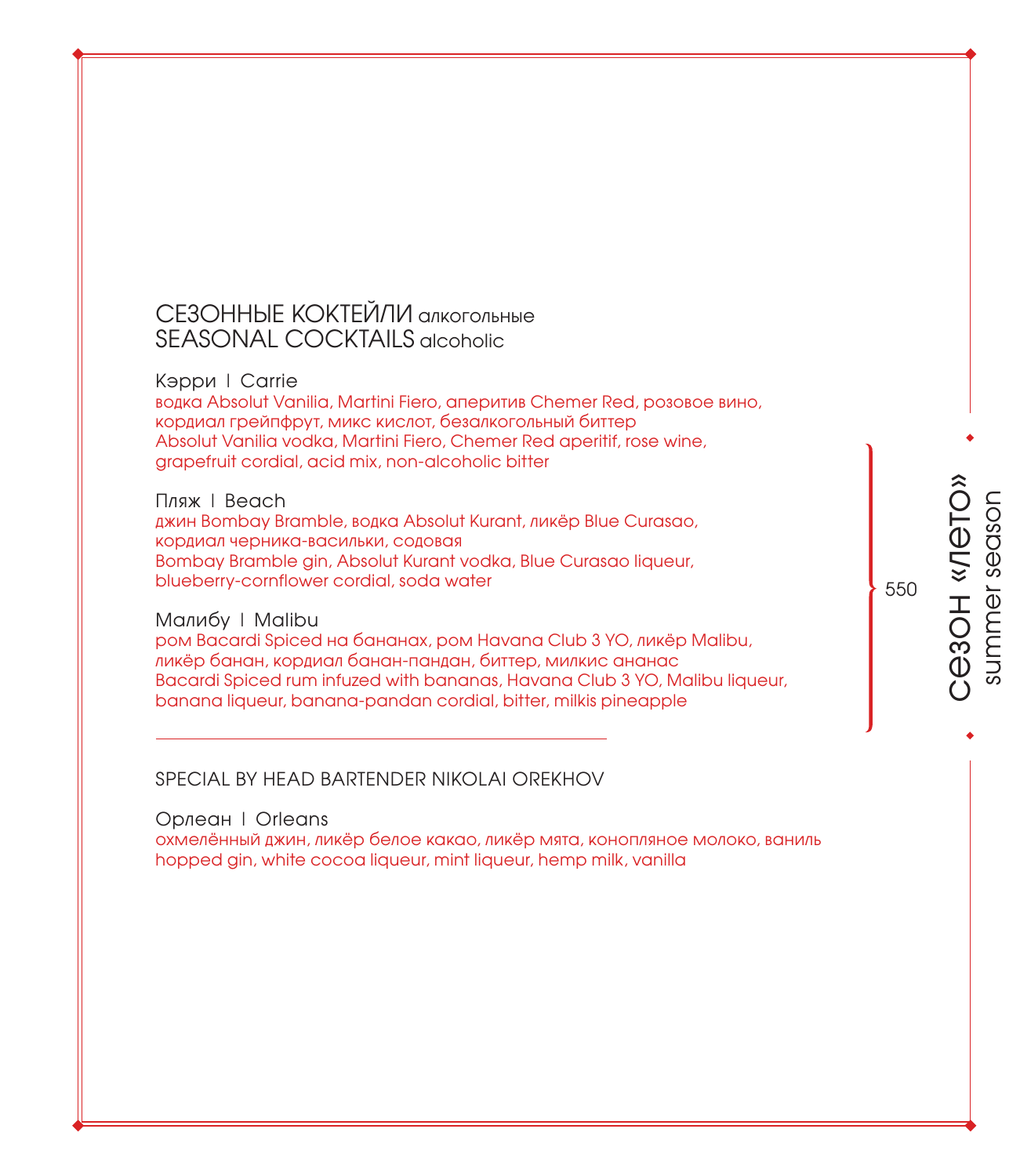# КОКТЕЙЛИ АПЕРИТИВЫ | APERITIF COCKTAILS

| <b>Aperol Spritz</b><br>Aperol, Cinzano Prosecco, содовая, апельсин<br>Aperol, Cinzano Prosecco, soda water, orange                                | 520             |
|----------------------------------------------------------------------------------------------------------------------------------------------------|-----------------|
| Campari Tonic<br>Campari, Тоник, апельсин<br>Campari, Tonic, orange                                                                                | 490             |
| Campari Negroni<br>Campari, Cinzano Rosso, джин, апельсин<br>Campari, Cinzano Rosso, gin, orange                                                   | KOKTONNN<br>520 |
| Negroni Sbagliate<br>Campari, Cinzano Rosso, Cinzano Prosecco, апельсин<br>Campari, Cinzano Rosso, Cinzano Prosecco, orange                        | 490             |
| Americano<br>Campari, Cinzano Rosso, содовая, апельсин<br>Campari, Cinzano Rosso, soda water, orange                                               | 490             |
| <b>Boulevardie Wild Turkey</b><br>Campari, Cinzano Rosso, виски Wild Turkey 81, апельсин<br>Campari, Cinzano Rosso, whiskey Wild Turkey 81, orange | 550             |

**KOKTEЙЛИ**<br>cocktails cocktails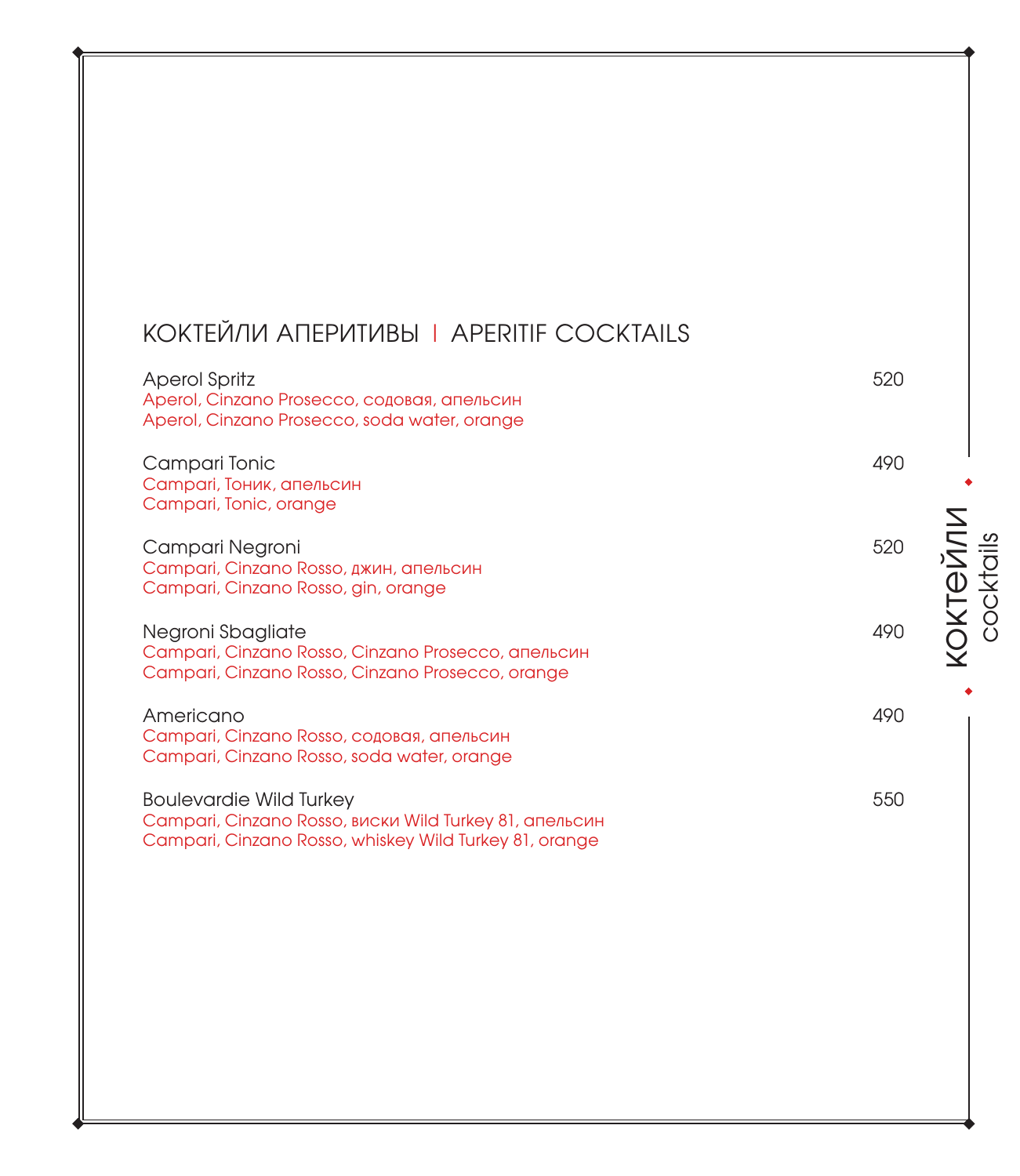## АВТОРСКИЕ КОКТЕЙЛИ | CREATIVE COCKTAILS

#### СЕВЕР

Коко Мадмуазель | Coco Mademoiselle 560 джин, персиковый ликёр, Sauvignon Blanc, розовая кислота gin, peach liqueur, Sauvignon Blanc, rose acid

Озеро Бандана | Bandana Lake 550 джин на листьях лайма, Sauvignon Blanc, черёмуховая вода gin infuzed with lime leaves, Sauvignon Blanc, bird cherry water

Нормандский Завтрак | Norman Breakfast 570 джин на печеных яблоках, Blanche de Normandie, херес Oloroso, сироп айва gin infuzed with baked apples, Blanche de Normandie, Oloroso sherry, quince syrup

Бергхайн | Berghain 570 джин на японском чае Генмайча, вино Riesling Germany, яблочный ликер, ликёр St-Germain, яблочная кислота gin infuzed with Japanese Genmaicha tea, Riesling Germany wine, apple liqueur, St-Germain liqueur, malic acid

### ЮГ

| Полинезийский Ныряльщик   Polynesian Diver<br>ром Bacardi Spiced, бананово-персиковое пюре, миндаль, карамель,<br>СПЕЦИИ, ЛИМОН<br>Bacardi Spiced rum, banana & peach puree, almond, caramel, spices, lemon                   | 550 |
|-------------------------------------------------------------------------------------------------------------------------------------------------------------------------------------------------------------------------------|-----|
| Ромашка   Chamomile<br>джин, Chardonnay на ромашке, ликёр Limoncello, сироп саган-дали, микс кислот<br>gin, Chardonnay infuzed with chamomile, Limoncello liqueur, sagan-dali syrup, acid mix                                 | 550 |
| Банановый Фэшн   Banana Fashion<br>ром на бананах, выдержанный ром, сироп соленая карамель,<br>ликёр банан, биттер Angostura<br>rum infuzed with bananas, aged rum, salted caramel syrup,<br>banana liqueur, Angostura bitter | 650 |
| Страна O <sub>3</sub>   The Land of Oz<br>светлый ром, джин, огурец, имбирь, маракуйя, имбирный эль, лимон<br>light rum, gin, cucumber, ginger, passion fruit, ginger ale, lemon                                              | 570 |

**KOKTEЙЛИ**<br>cocktails коктейли cocktails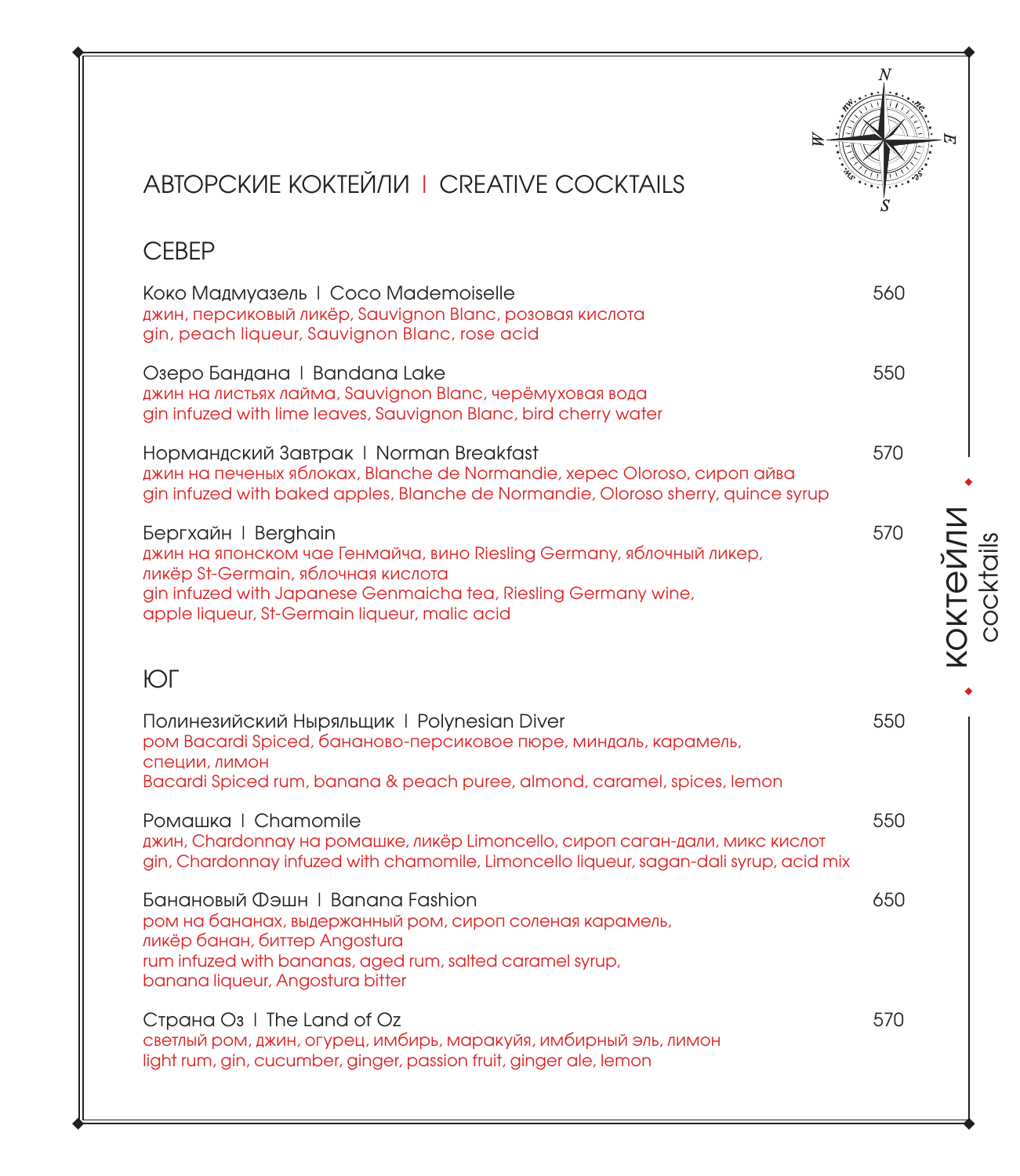| ЗАПАД                                                                                                                                                                                                                                                                                        |                              |
|----------------------------------------------------------------------------------------------------------------------------------------------------------------------------------------------------------------------------------------------------------------------------------------------|------------------------------|
| Пуэрто-Плата   Puerto Plata<br>ром, Campari на ванили и бобах тонка, красный вермут на вишне<br>и кофейных зернах, ликёр Branca Menta, ликёр Kahlua<br>rum, Campari infuzed with vanilla and tonka beans, red vermouth<br>on cherries and coffee beans, Branca Menta liqueur, Kahlua liqueur | 550                          |
| Американский Пирог   American Pie<br>джин, ликёр Becherovka, Blanche de Normandie, сидр, сироп карамель<br>gin, Becherovka liqueur, Blanche de Normandie, cider, caramel syrup                                                                                                               | 550                          |
| Posa   Rose<br>текила Olmeca, водка Absolut Mandarin, вермут Fiero, ликёр Maraschino,<br>содовая гибискус, розовая вода                                                                                                                                                                      | 550                          |
| Olmeca tequila, Absolut Mandarin vodka, Fiero vermouth, Maraschino liqueur,<br>hibiscus soda, rose water<br><b>BOCTOK</b>                                                                                                                                                                    | <b>KOKTEЙЛИ</b><br>COCKtails |
| Паназиатская Мэри I Pan-Asian Mary<br>светлый ром, джин, кашаса Leblon, соус кимчи, соевый соус, томаты,<br>лемонграсс, лайм, специи<br>light rum, gin, Cachaca Leblon, kimchi sauce, soy sauce, tomatoes,<br>lemongrass, lime, spices                                                       | 520                          |
| Мидори   Midori<br>джин на цедре лайма, ликёр Midori, ликёр Suze, кордиал из листьев лайма,<br>абсент, содовая фейхоа<br>gin infuzed with lime zest, Midori liqueur, Suze liqueur, lime leaf cordial,<br>absinthe, soda feijoa                                                               | 550                          |
| Ханами Уме   Hanami Ume<br>джин, джин Sloe, соджу сливовый, вермут Cinzano Rosso, вермут Rubino,<br>ликёр из сока лактоферментированной сливы, Amaro Abano<br>gin, Sloe gin, plum soju, Cinzano Rosso vermouth, Rubino vermouth,<br>lacto-fermented plum juice liqueur, Amaro Abano          | 550                          |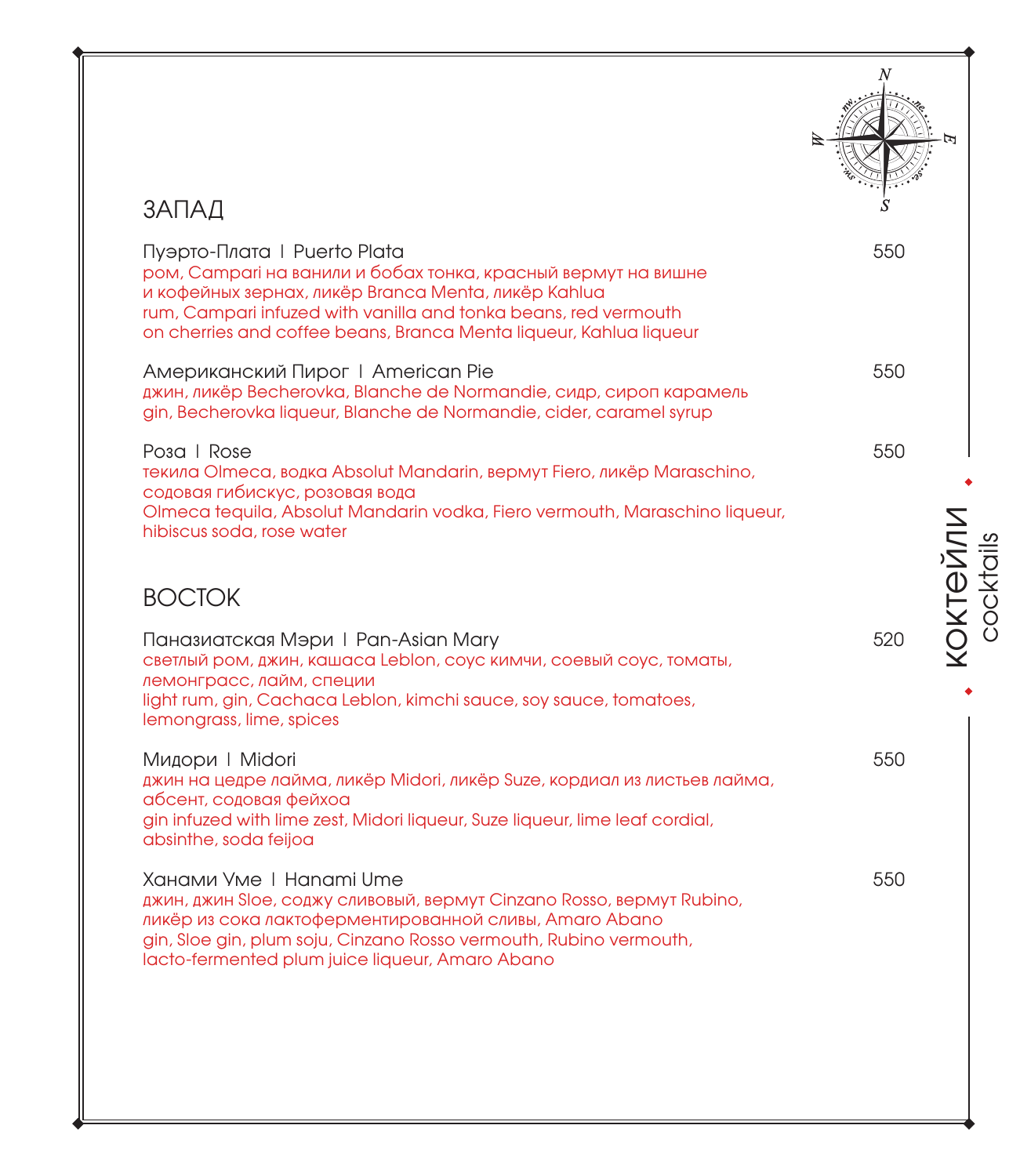#### ШОТЫ | SHOTS

| Скуби-Ду   Scooby Doo<br>джин, биттер Peychaud's, пюре личи, пюре маракуйя<br>gin, Peychaud's Bitters, lychee puree, passion fruit puree                                                                                                              |     |
|-------------------------------------------------------------------------------------------------------------------------------------------------------------------------------------------------------------------------------------------------------|-----|
| Злобный Мальчик   Angry Kid<br>водка Absolut Raspberry, сироп маракуйя, сезонные ягоды, лимон<br>Absolut Raspberry vodka, passion fruit syrup, seasonal berries, lemon                                                                                | 270 |
| CET LUOTOB   SET OF SHOTS                                                                                                                                                                                                                             |     |
| Миклухо-Маклай (3 шота)   Miklukho-Maclay (set of 3)<br>виски Dewar's 8 Caribbean Smooth, пряный карибский сироп, маракуйя<br>Dewar's 8 Caribbean Smooth, spicy Caribbean syrup, passion fruit                                                        |     |
| Мистер Бин (3 шота)   Mr. Bean (set of 3)<br>водка Absolut Pears, аперитив Chemer Green, базилик, мёд алоэ,<br>сок лимона, молодой зелёный горошек<br>Absolut Pears vodka, Chemer Green aperitif, basil, aloe honey,<br>lemon juice, young green peas | 750 |

НАСТОЙКИ ДОМАШНИЕ | TINCTURES 40 мл

Мандарин с листьями кафрского лайма | Mandarin with kaffir lime leaves Португальская вишневая настойка | Portuguese cherry tincture Хреновуха | Horseradish tincture

250

**TOLPI N HACLONKN**<br>Tope and finctures шоты и настойки shots and tinctures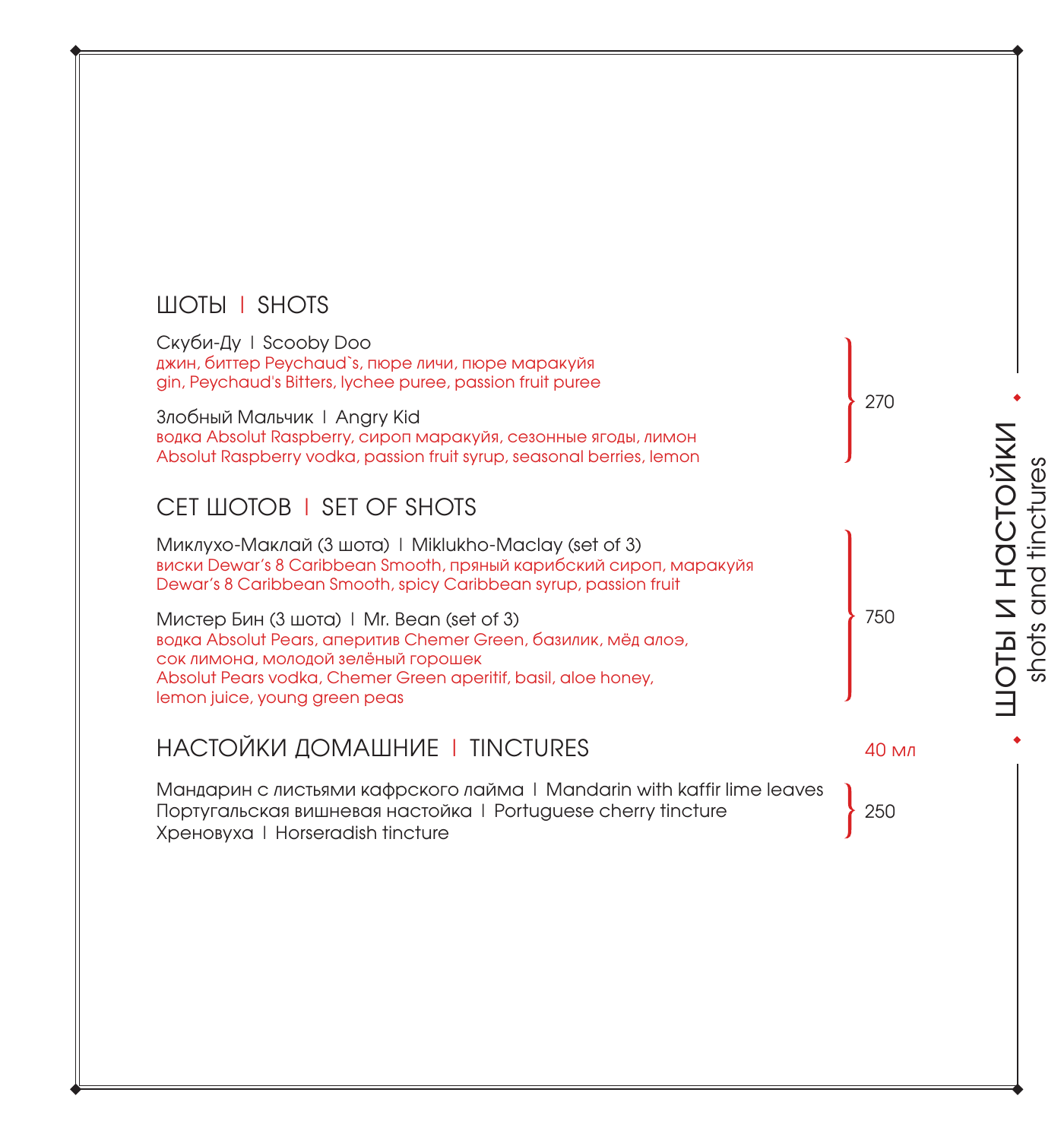| ВИНО ПО БОКАЛАМ<br><b>WINE BY GLASS</b>                     |  | 125   750 мл |
|-------------------------------------------------------------|--|--------------|
| <b><i>BENOE I WHITE WINE</i></b>                            |  |              |
| Riesling Falkenburg<br>Reinhessen, Germany                  |  | 410   2460   |
| Terra Pura Reserva<br>Sauvignon Blanc<br>Chile              |  | 440   2640   |
| Cape Dreams Chardonnay<br><b>Western Cape, South Africa</b> |  | 440   2640   |
| KPACHOE I RED WINE                                          |  |              |
| Masseria Altemura<br>Apulo Rosso<br>Italy                   |  | 430   2580   |
| The Guv'nor Tempranillo<br>Spain                            |  | 440   2640   |
| Eugenio Bustos Malbec<br>Argentina                          |  | 460   2760   |

| PO3OBOE I ROSE WINE                             |            |
|-------------------------------------------------|------------|
| Pinotage Rose,<br>Cape Dreams,<br>South Africa  | 420   2520 |
| <b>UIFPUCTOF I SPARKLING WINF</b>               |            |
| "Tsimlyanskoe" Igristoe Brut<br>Russia          | 390   2340 |
| Cava DO Dominio<br>del Derramador brut<br>Spain | 490 1 2940 |
| Valvasore Prosecco DOC<br>ltaly                 | 550 1 3300 |
|                                                 |            |
|                                                 |            |
|                                                 |            |

*Год урожая уточняйте у вашего официанта. Ask your waiter about the vintage.*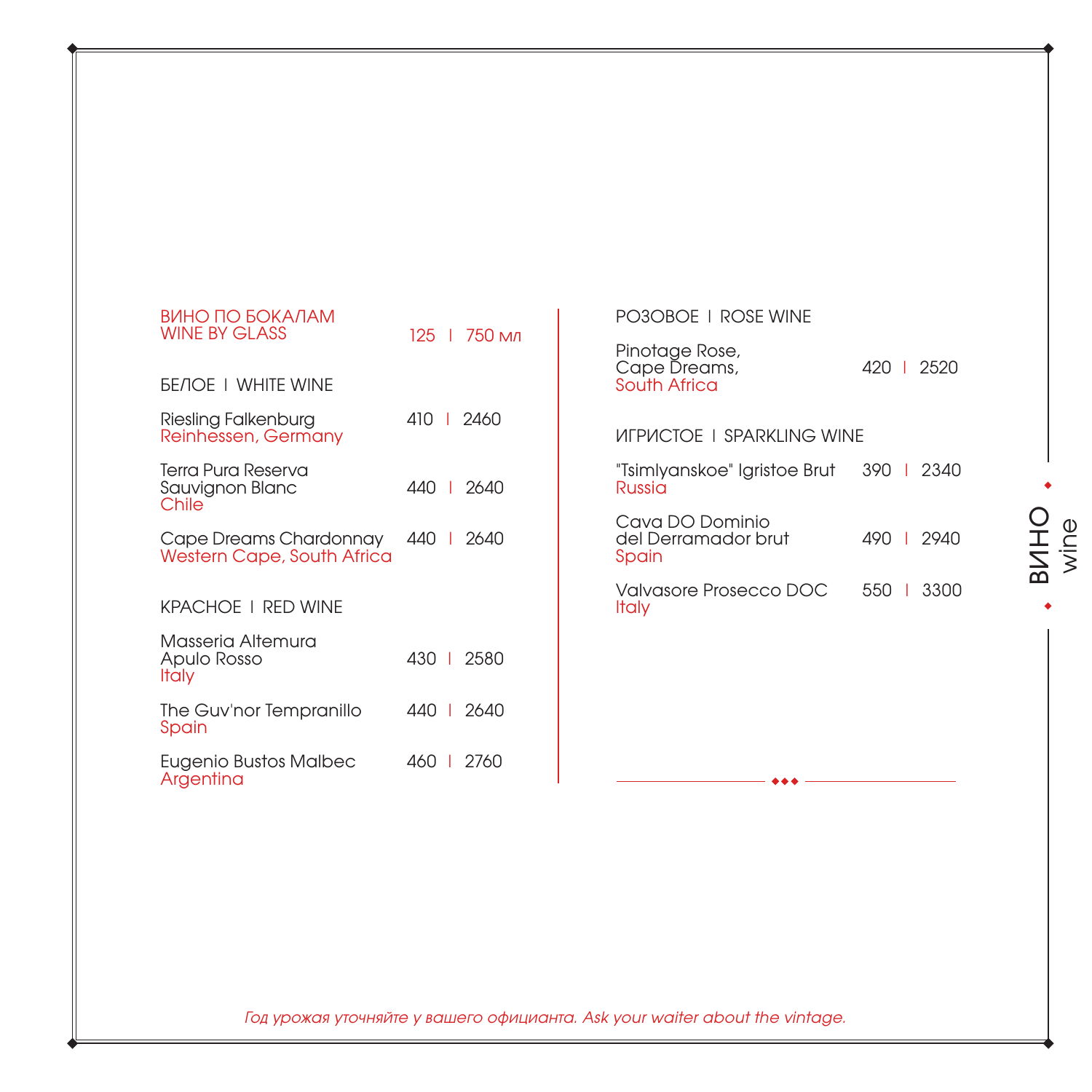| Arca Nova Loureiro,<br>Vinho Verde DOC<br>Portugal                           | 3100 |
|------------------------------------------------------------------------------|------|
| <b>BIO Gruner Veltliner Schodl</b><br>Austria                                | 3400 |
| Pulpo Sauvignon<br><b>Blanc Marlborough</b><br><b>New Zealand</b>            | 3600 |
| Analivia Sauvignon Blanc DO<br>Rueda Pagos del Rey<br>Spain                  | 3600 |
| Fossilis Weisburgunder Pfalz<br>Germany                                      | 3900 |
| Asia Cuvee Weingut Mayer<br>am Pfarrplatz<br><b>Austria</b>                  | 3900 |
| <b>KPACHOE   RED WINE</b>                                                    |      |
| Cuarenta Vendimias<br>Rioja Criansa<br>Spain                                 | 3600 |
| Valpolicella Ripasso Classico<br>Superiore DOC Campagnola<br><b>Italy</b>    | 3700 |
| <b>Fossilis Pinot Noir, Pfalz</b><br>Germany                                 | 3950 |
| Morellino di Scansano DOCG<br>Tempo Terre di Talamo, Maremma<br><b>Italy</b> | 4900 |
| CA DI BRUNO Barbaresco DOCG<br><b>Italy</b>                                  | 5100 |

| ШАМПАНСКОЕ І ИГРИСТОЕ<br>CHAMPAGNE I SPARKLING WINE | 750 мл |
|-----------------------------------------------------|--------|
| Perrier-Jouët Grand Brut<br>France, Champagne       | 8400   |
| Mumm Cordon Rouge<br>France, Champagne              | 7200   |
| Prosecco Cinzano<br>Italy, Veneto                   | 2520   |
| Asti Cinzano<br>Italy, Veneto                       | 3100   |
| Rose Cinzano<br>Italy, Veneto                       | 3100   |

*Год урожая уточняйте у вашего официанта. Ask your waiter about the vintage.*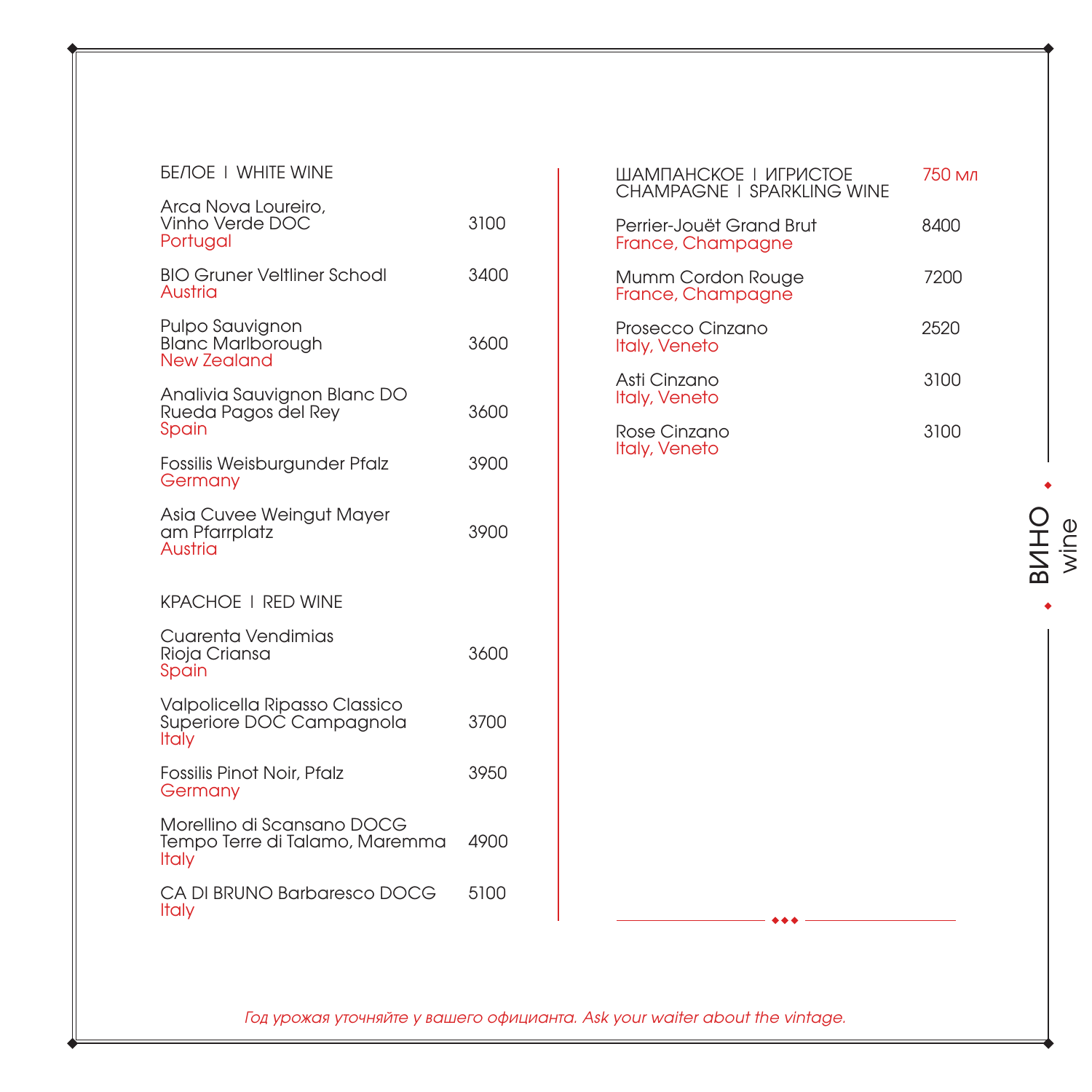#### ОДНОСОЛОДОВЫЙ ВИСКИ SINGLE MALT WHISKY

| СПЕЙСАЙД   SPEYSIDE             | 40 мл |
|---------------------------------|-------|
| THE GLENLIVET FOUNDER'S RESERVE | 560   |
| THE GI FNI IVET 15 YO           | 1100  |
| GLENFIDDICH 12 YO               | 990   |
| <b>GLENFIDDICH IPA</b>          | 2100  |
| <b>TAMNAVULIN SHERRY CASK</b>   | 690   |
| ХАЙЛЕНД   HIGHLAND              | 40 мл |
| ABEREELDY 12 YO                 | 820   |
| <b>ЛОУЛЕНД   LOWLAND</b>        | 40 мл |
| AUCHENTOSHAN AMERICAN OAK       | 520   |
| AUCHENTOSHAN THREE WOOD         | 840   |
| <b>OCTPOBHHE I ISLAND</b>       | 40 мл |
| JURA RED WINE CASK              | 840   |
| HIGHI AND PARK 12 YO            | 1250  |
| <b>JURA JOURNEY</b>             | 740   |
| JURA SEVEN WOOD                 | 1400  |

### ВИСКИ | WHISKY

| ШОТЛАНДСКИЙ ВИСКИ І ЅСОТСН WHISKY<br>CHIVAS REGAL 12 YO<br>CHIVAS REGAL 15 | $40 \text{ M}$<br>550<br>920 |
|----------------------------------------------------------------------------|------------------------------|
| CHIVAS MIZUNARA                                                            | 980                          |
| CHIVAS REGAL 18 YO                                                         | 1200                         |
| BAI I ANTINFS FINFST                                                       | 340                          |
| <b>BALLANTINES 7 YO</b>                                                    | 380                          |
| DEWAR'S WHITE LABEL                                                        | 380                          |
| DEWAR'S 8 Y.O CARIBBEAN SMOOTH                                             | 380                          |
| DEWAR'S 8 Y.O PORTUGUESE SMOOTH                                            | 380                          |
| MONKEY SHOUI DER                                                           | 780                          |
| NAKED GROUSE BI ENDED MAIT                                                 | 740                          |
| ИРЛАНДСКИЙ ВИСКИ I IRISH WHISKEY                                           | 40 мл                        |
| <b>JAMESON</b>                                                             | 390                          |
| JAMESON I IME&GINGER                                                       | 300                          |
| JAMESON CASKMATES                                                          | 490                          |
| JAMESON BI ACK BARREL                                                      | 540                          |
| <b>BUSHMILLS ORIGINAL</b>                                                  | 420                          |
| <b>BUSHMILLS BLACK BUSH</b>                                                | 690                          |

# алкоголь **ankoronb**<br>alcohol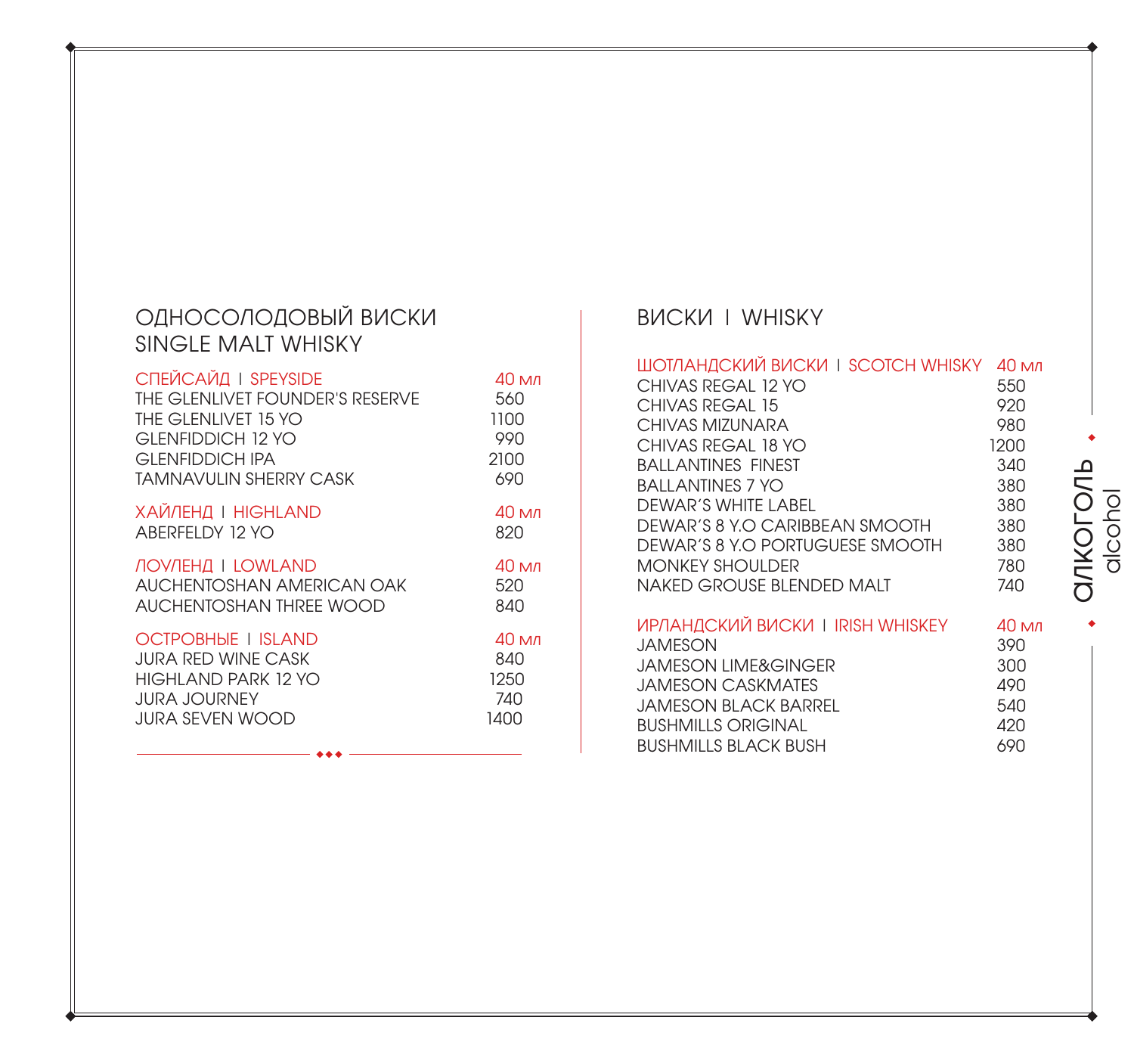# РОМ | RUM

| ИНТЕРНАЦИОНАЛЬНЫЙ РОМ<br>INTERNATIONAL RUM    | 40 мл      |
|-----------------------------------------------|------------|
| BACARDI CARTA BI ANCA                         | 350        |
| BACARDI CARTA NEGRA<br>BACARDI SPICED         | 350<br>350 |
| BACARDI RESERVA 8                             | 490        |
| ДОМИНИКАНСКАЯ РЕСПУБЛИКА                      |            |
| DOMINICAN REPUBLIC                            | 40 мл      |
| BRUGAL EXTRA VIEJO 8 YO<br><b>BRUGAL 1888</b> | 540<br>880 |
| KV5A I CUBA                                   | 40 мл      |
| $\sim$                                        |            |

| HAVANA CLUB 3 YO      | 350  |
|-----------------------|------|
| HAVANA CI UB ESPECIAL | .390 |
| HAVANA CLUB 7 YO      | 440  |

| <b>МАВРИКИЙ   MAURITIUS</b>      | 40 мл |
|----------------------------------|-------|
| <b>BEACH HOUSE WHITE SPICED</b>  | 540   |
| ПРЯНЫЕ КАРИБСКИЕ РОМЫ            | 40 мл |
| SAILOR JERRY                     | 440   |
| <b>PI ANTATION PINFAPPI F</b>    | 620   |
| PI ANTATION 3 STARS              | 350   |
| ЯМАЙКА                           | 40 мл |
| APPI FTON ESTATE SIGNATURE BLEND | 470   |
| APPI FTON ESTATE 12 YO           | 890   |
| "NAVY ISI AND" NAVY STRENGTH     | 780   |
| "NAVY ISI AND" XO RESERVE        | 680   |

# алкоголь **ankoronb**<br>alcohol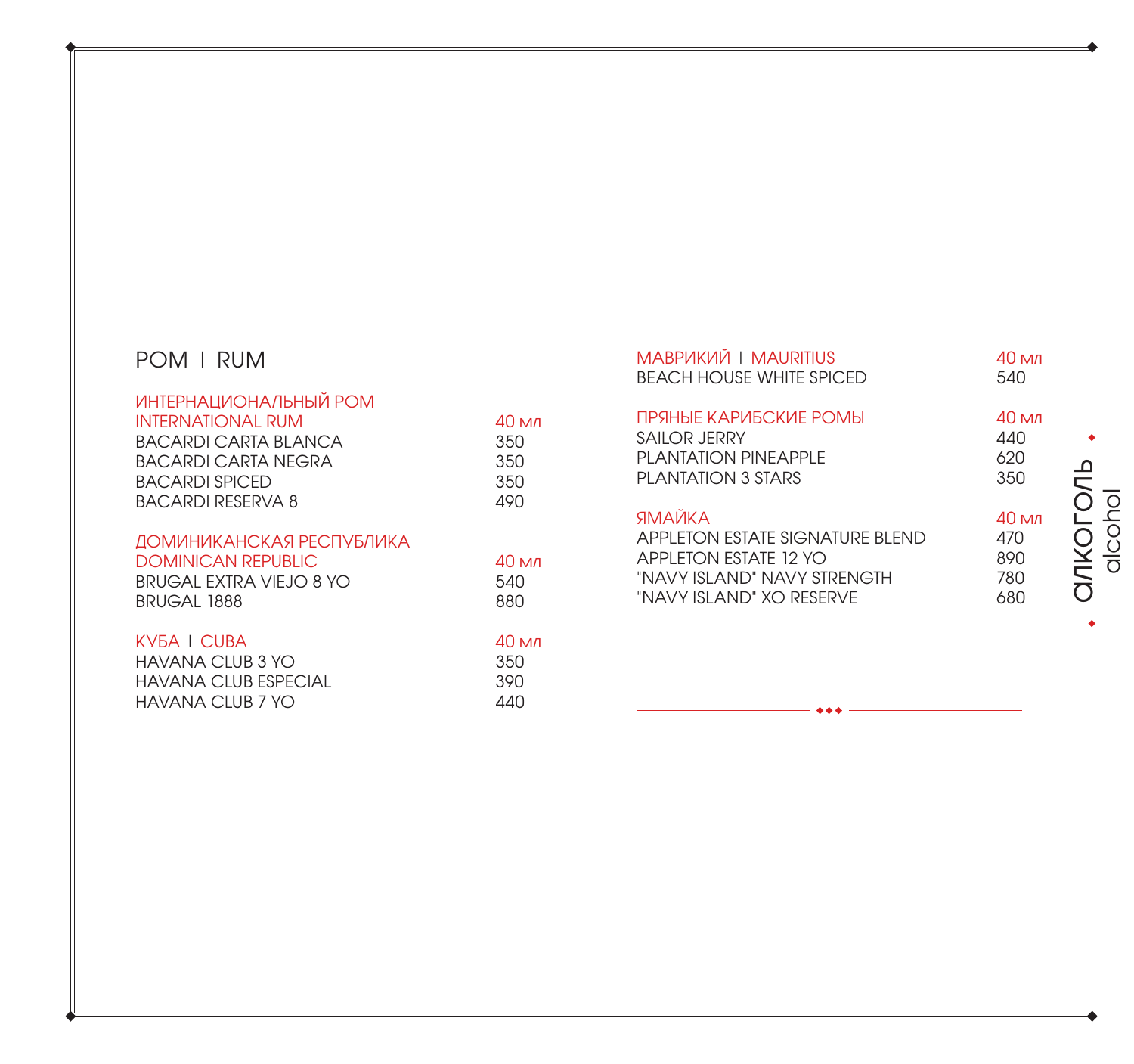| КОНЬЯК I COGNAC         | 40 мл |
|-------------------------|-------|
| <b>COURVOISIER VSOP</b> | 690   |
| CAMUS II F DE RE        | 980   |
| CAMUS VSOP BORDERIES    | 1230  |
| ROULLET VS              | 390   |
| ROULLET VSOP            | 690   |
| MARTFI I VS             | 520   |
| <b>MARTELL VSOP</b>     | 720   |
| <b>MARTELL XO</b>       | 2700  |
| АРМЯНСКИЙ КОНЬЯК        |       |
| ИЗ ГАММЫ АРАРАТ         |       |
| ARARAT ARMENIAN BRANDY  | 40 мл |
| <b>APAPAT AHU 7 JHT</b> | 350   |
| АРАРАТ АБРИКОС          | 350   |
| APAPAT AXTAMAP 10 ЛЕТ   | 570   |

| КАЛЬВАДОС I CALVADOS  | 40 мл |
|-----------------------|-------|
| PERE MAGLOIRE FINE VS | 640   |
|                       |       |

О-ДЕ-ВИ | EAU-DE-VIE 40 мл BLANCHE DE NORMANDIE 620

| ПИСКО I PISCO                                                                                                                      | 40 мл                    |
|------------------------------------------------------------------------------------------------------------------------------------|--------------------------|
| <b>BARSOL PRIMERO</b>                                                                                                              | 640                      |
| <b>YAYA I CHACHA</b>                                                                                                               | 40 мл                    |
| ЧАЧА Отборная I CHACHA Selected                                                                                                    | 300                      |
| <b>ИДЖЕВАН I IJEVAN</b><br>(АРМЯНСКИЙ НАЦИОНАЛЬНЫЙ НАПИТОК) 40 мл<br>АБРИКОСОВЫЙ   APRICOT                                         | 330                      |
| tekила i tequila                                                                                                                   | $40 \text{ M}$           |
| OLMECA BLANCO                                                                                                                      | 370                      |
| OLMECA GOLD                                                                                                                        | 370                      |
| <b>OLMECA CHOCOLATE</b>                                                                                                            | 350                      |
| <b>100% AGAVE</b><br><b>PATRON SILVER</b><br>ESPOLON REPOSADO<br>OLMECA ALTOS PLATA 100% AGAVE<br>OLMECA ALTOS REPOSADO 100% AGAVE | 490<br>440<br>490<br>540 |

К каждому шоту текилы Olmeca мы предлагаем традиционную мексиканскую сангриту.

We offer traditional Mexican sangrita to each Olmeca tequila shot.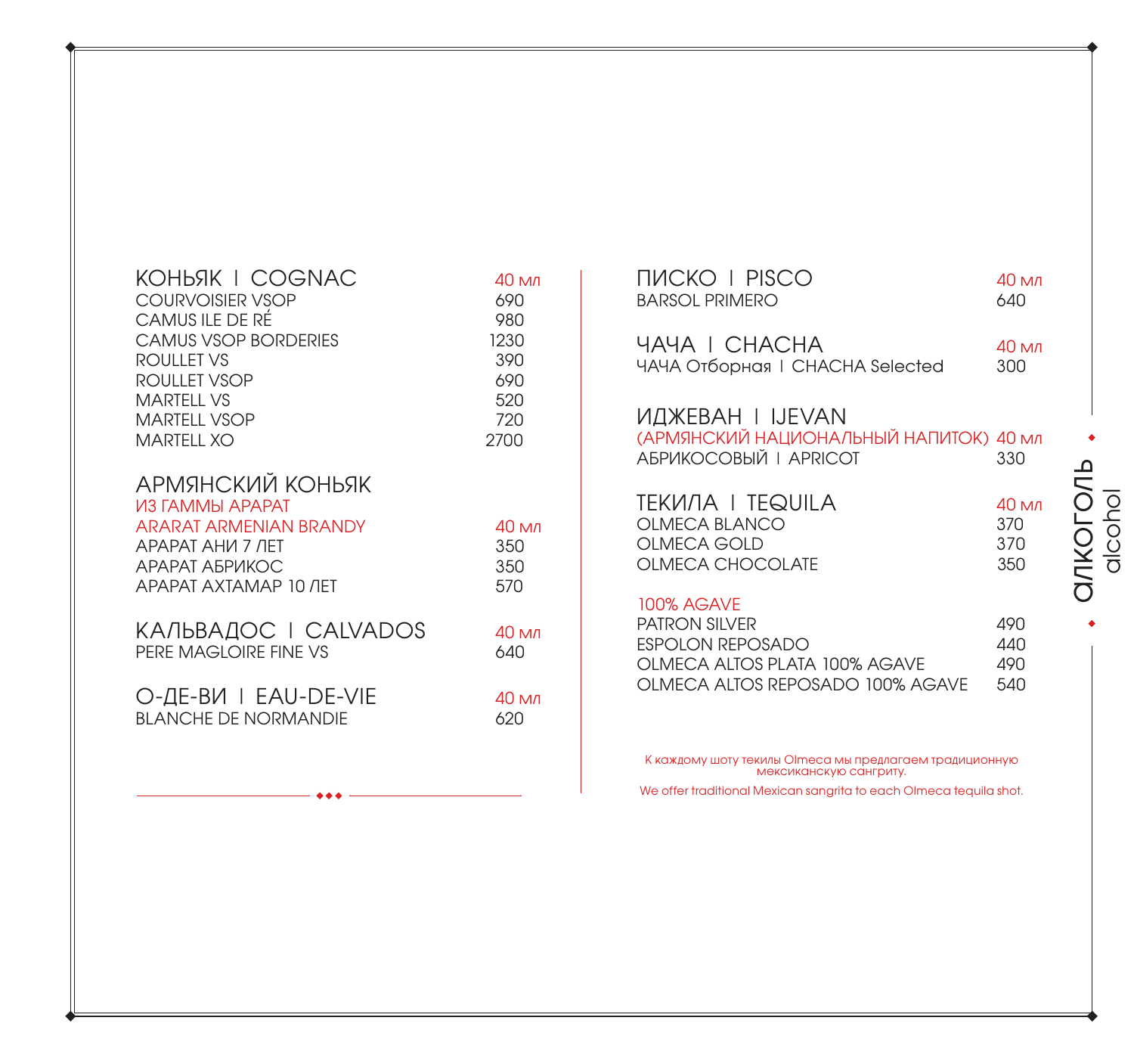| ДЖИН I GIN<br><b>BEЛИКОБРИТАНИЯ   GREAT BRITAIN</b><br>SIPSMITH LONDON DRY<br><b>BOMBAY SAPPHIRE</b><br><b>BOMBAY BRAMBLE</b><br><b>BFFFFATFR</b><br><b>BEEFEATER BLOOD ORANGE</b> | 40 мл<br>640<br>490<br>490<br>350<br>350 |
|------------------------------------------------------------------------------------------------------------------------------------------------------------------------------------|------------------------------------------|
| ДРУГИЕ СТРАНЫ                                                                                                                                                                      | 40 мл                                    |
| <b>ROKU</b>                                                                                                                                                                        | 570                                      |
| <b>HENDRICK'S</b>                                                                                                                                                                  | 920                                      |
| BOAKA I VODKA<br><b>ABSOLUT ORIGINAL</b><br>ABSOLUT FLAVORS (Pears, Vanilia,                                                                                                       | 40 мл<br>250                             |
| Raspberry, Kurant, Citron, Watermelon)                                                                                                                                             | 300                                      |
| <b>XACKV ORIGINAL</b>                                                                                                                                                              | 260                                      |
| АЛТАЙ                                                                                                                                                                              | 260                                      |
| <b>ONEGIN</b>                                                                                                                                                                      | 290                                      |
| <b>BELUGA NOBLE</b>                                                                                                                                                                | 300                                      |
| <b>BELUGA GOLD LINE</b>                                                                                                                                                            | 550                                      |
| GREY GOOSE                                                                                                                                                                         | 390                                      |
| ОРГАНИК-ВОДКА<br>ORGANIC VODKA<br><b>ЧИСТЫЕ РОСЫ</b><br>ЧИСТЫЕ РОСЫ ИЗ РЖАНОГО ЗЕРНА                                                                                               | 40 мл<br>350<br>350                      |
| ДИСТИЛЛЯТЫ   DISTILLATE                                                                                                                                                            | 40 мл                                    |
| САМОВАРЪ РЖАНОЙ                                                                                                                                                                    | 300                                      |
| САМОВАРЪ КУПЕЧЕСКИЙ                                                                                                                                                                | 300                                      |

| <b>NOPTO I PORT WINE</b><br><b>КРАСНЫЙ   RUBY</b><br>SANDEMAN FOUNDER'S RESERVE<br><b>KOPKE LBV</b><br>KOPKF 10 YO                                                                                | $40 \text{ мл}$<br>430<br>440<br>590                   |                                           |
|---------------------------------------------------------------------------------------------------------------------------------------------------------------------------------------------------|--------------------------------------------------------|-------------------------------------------|
| <b>XEPEC I SHERRY</b><br>OLOROSO RIO VIEJO                                                                                                                                                        | 40 мл<br>300                                           |                                           |
| <b>BEPMYTH I VERMOUTH</b><br><b>UTANUS I ITALY</b><br>CINZANO BIANCO<br><b>CINZANO EXTRA DRY</b><br>CINZANO ROSSO<br><b>MARTINI BIANCO</b><br>MARTINI EXTRA DRY<br>MARTINI ROSSO<br>MARTINI FIFRO | 75 мл<br>350<br>350<br>350<br>350<br>350<br>350<br>350 | Ç<br>$\overline{\mathcal{L}}$<br>レくこ<br>J |
| <b>ФРАНЦИЯ   FRANCE</b><br><b>I II I FT BI ANC</b>                                                                                                                                                | 75 мл<br>440                                           |                                           |
| <b>ABCEHT I ABSINTHE</b><br>ABSENTE 55                                                                                                                                                            | $40 \mathrm{M}$<br>540                                 |                                           |
|                                                                                                                                                                                                   |                                                        |                                           |

**ANKOLOUP**<br>Alcohol алкоголь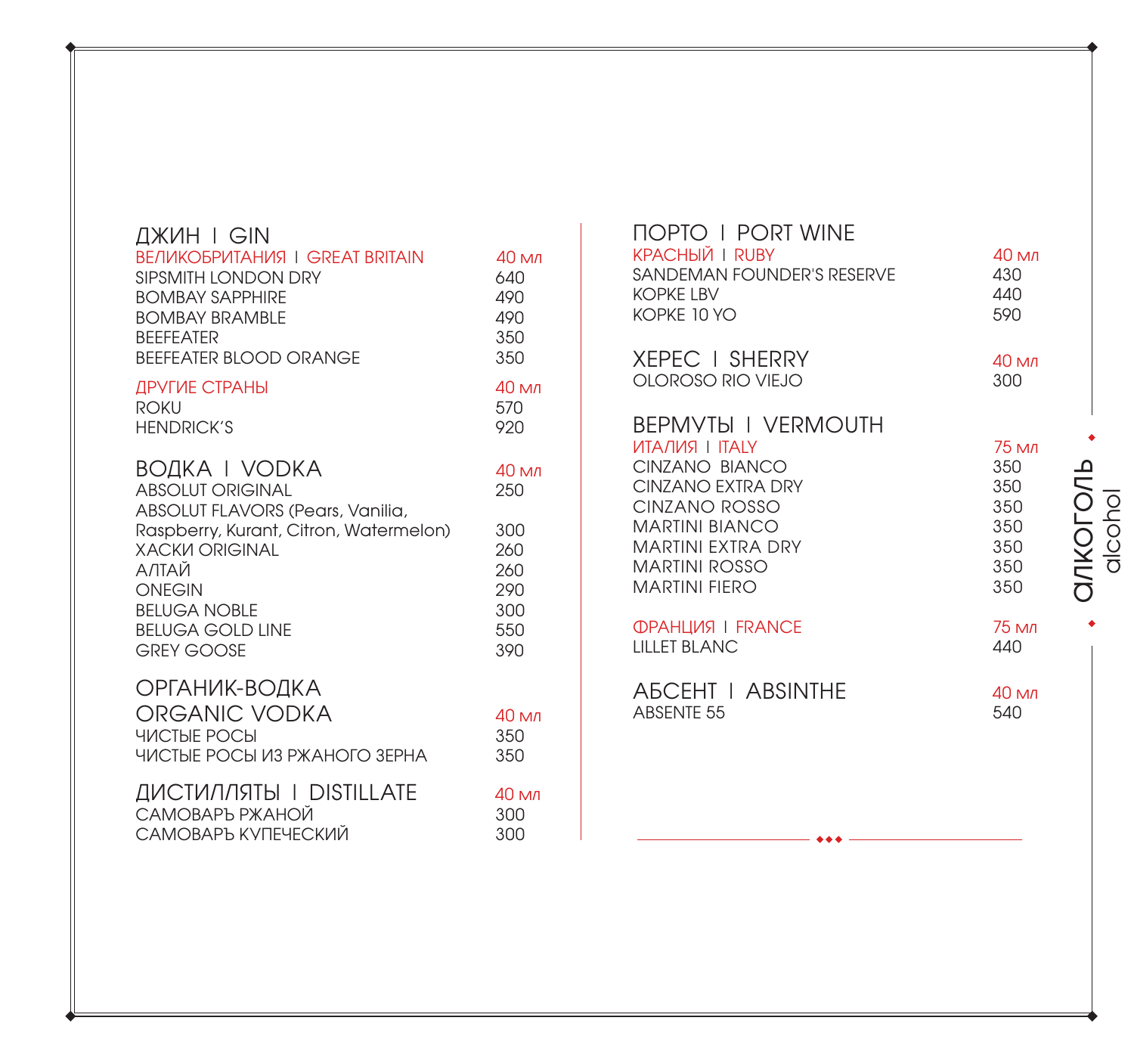| НАСТОЙКИ, БИТТЕРЫ, БАЛЬЗАМЫ   |                |  |
|-------------------------------|----------------|--|
| TINCTURES, BITTERS, BALSAMS   | $40 \text{ M}$ |  |
| <b>BECHEROVKA</b>             | 300            |  |
| <b>RICARD</b>                 | 300            |  |
| <b>CAMPARI</b>                | 300            |  |
| <b>MARTINI RISERVA BITTER</b> | 320            |  |
| APFROL                        | 300            |  |
| FERRO CHINA BAI IVA AMARO     | 350            |  |
| CARRANCA REDONDO              | 590            |  |
| <b>ARAK KFTFR</b>             | 300            |  |
| CHEMER RED                    | 300            |  |
| <b>CHEMER GREEN</b>           | 300            |  |

| <b><i>NUKEPH I LIQUEURS</i></b> | $40 \text{ м}$ л |
|---------------------------------|------------------|
| MAI IBU                         | 300              |
| GAILIANO VANILLA                | 350              |
| CYNAR                           | 340              |
| SOUTHERN COMFORT                | 350              |
| <b>BENEDICTINE</b>              | 590              |
| <b>ST-GFRMAIN</b>               | 460              |
| I UXARDO AMARFITO               | 280              |
| KAHLUA                          | 410              |
| <b>FRANGELICO</b>               | 460              |
| <b>GRAND MARNIFR</b>            | 460              |
| <b>DRAMBUIE</b>                 | 610              |
|                                 |                  |

 $\ddot{\phantom{a}}$ **ankoronb**<br>alcohol алкоголь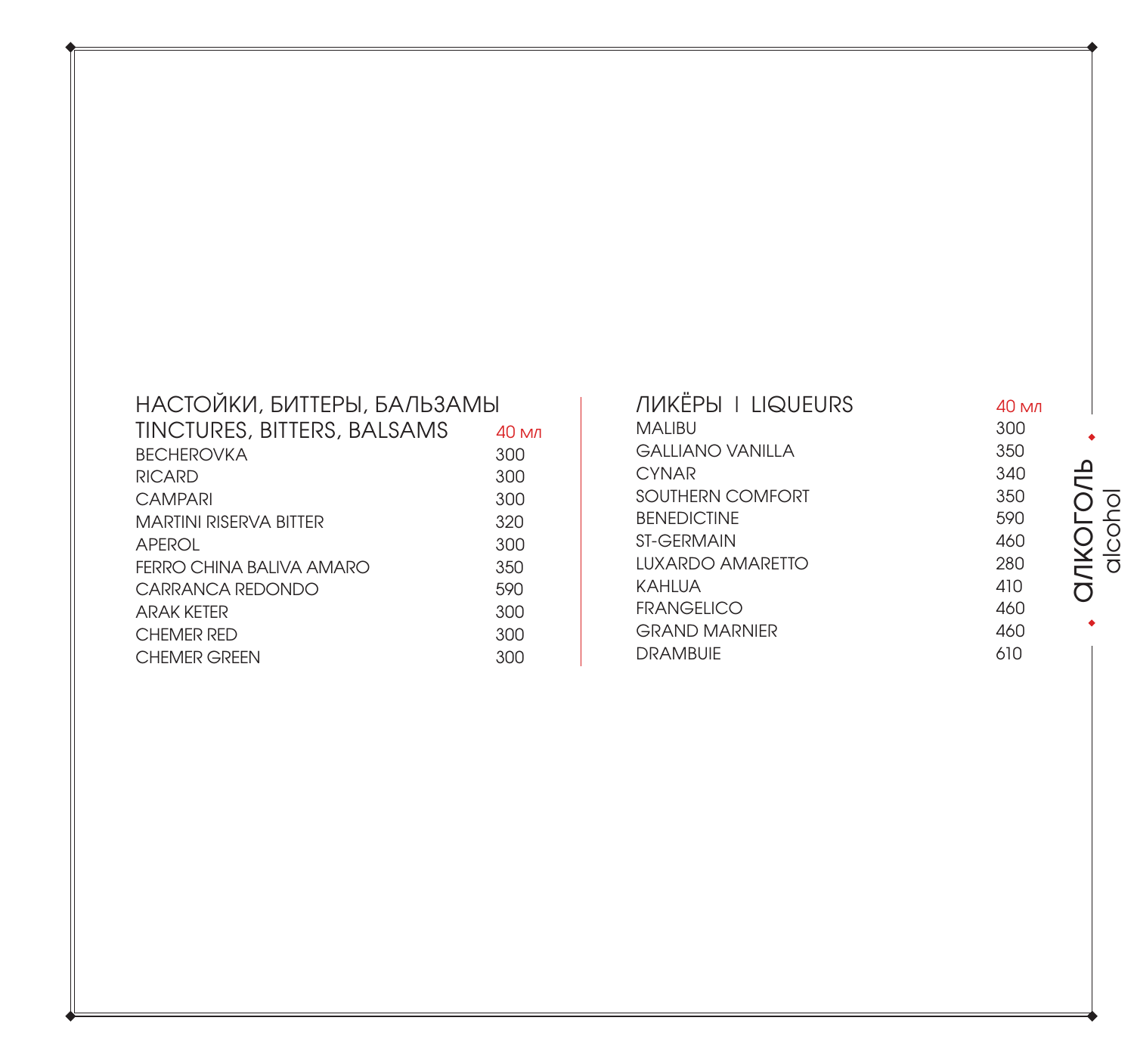| ДРАФТОВОЕ ПИВО<br><b>DRAFT BEER</b>                                              | 400 ml |
|----------------------------------------------------------------------------------|--------|
| CBET/IOE ΠИВО   LIGHT BEER<br>Weihenstephaner original helles                    | 420    |
| ПШЕНИЧНОЕ ПИВО   WHEAT BEER<br>Weihenstephaner hefe weißbier                     | 420    |
| <b>СИДР   CIDER</b><br>Konix Very Happy Cider                                    | 420    |
| <b>БУТЫЛОЧНОЕ ПИВО   BOTTLED BEER</b><br>Hobgoblin IPA 0.5<br>(IPA, 6%, Denmark) | 550    |
| Mikkeller BLOW OUT 0.33<br>(IPA, 6%, Denmark)                                    | 540    |
| Marstons Oyster Stout 0.5<br>(Stout, 4,5%, England)                              | 590    |
| Steenbrugge Brown Bruin 0.33<br>(Brown Ale, 6,5%, Belgium)                       | 520    |
| La Trappe Tripel 0.33<br>(Abbey Tripel, 7,7%, Netherlands)                       | 520    |
| La Trappe Quadrupel 0.33<br>(Trappist/Quadrupel, 10%, Netherlands)               | 540    |
| Duchesse De Bourgogne 0.33<br>(Flemish Ale, 6,2%, Belgium)                       | 590    |
| Rodenbach Alexander 0.33<br>(Cherry flemish Ale, 5,6%, Belgium)                  | 560    |
| Mikkeller Ich Bin Berliner 0.33<br>(Raspberry Berliner Weisse, 3,7%, Denmark)    | 550    |
| Konix Mary, Go Home 0.5<br>(Tomato Gose, 6,5% Russia)                            | 510    |
| Weihenstephaner Hefe Alkoholfrei 0.5<br>(Alkoholfrei weißbier, 0,5%, Germany)    | 490    |

|                                 | 400 ml | МИНЕРАЛЬНАЯ ВОДА<br>MINERAL WATER                                                            | 330   750 ml |                          |
|---------------------------------|--------|----------------------------------------------------------------------------------------------|--------------|--------------------------|
| <b>IT BEER</b><br>inal helles   | 420    | <b><i>TA3VIPOBAHHASI I SPARKLING</i></b><br><b>PERRIER</b>                                   | 270   490    |                          |
| <b>NHEAT BEER</b><br>weißbier   | 420    | HETA3 <i>MPOBAHHASI</i>   STILL<br><b>EVIAN</b>                                              | 270   490    |                          |
| эr                              | 420    | КЛЮКВЕННЫЙ МОРС<br><b>CRANBERRY JUICE</b>                                                    | 250 ml       | HONNIKN                  |
| <b>BO I BOTTLED BEER</b>        |        |                                                                                              | 120          |                          |
|                                 | 550    | COKN   JUICE<br>Уточняйте у официанта. Ask your waiter.                                      |              |                          |
|                                 | 540    |                                                                                              |              |                          |
| 5                               | 590    | СВЕЖЕВЫЖАТЫЕ СОКИ<br><b>FRESH SQUEEZED JUICES</b><br>АПЕЛЬСИНОВЫЙ   ORANGE                   | 250 ml       | <b>безалкогольные</b>    |
| in 0.33<br>m)                   | 520    | ГРЕЙПФРУТОВЫЙ   GRAPEFRUIT<br><b>МОРКОВНЫЙ   CARROT</b>                                      | 250          |                          |
| herlands)                       | 520    | ЯБЛОЧНЫЙ   APPLE<br>СЕЛЬДЕРЕЙ   CELERY                                                       |              |                          |
| 33<br>%, Netherlands)           | 540    | АНАНАСОВЫЙ   PINEAPPLE                                                                       |              |                          |
| $e_{0.33}$<br>um)               | 590    | ДОМАШНИЕ ЛИМОНАДЫ<br><b>HOMEMADE LEMONADE</b>                                                |              |                          |
| 0.33<br>6, Belgium)             | 560    | МАЛИНА-ЛЕМОНГРАСС<br>RASPBERRY-LEMONGRASS                                                    | 290          | $\bigcirc$<br><b>TNB</b> |
| 0.33<br>se, 3,7%, Denmark)      | 550    | малина, сироп лемонграсс, лимон, содовая<br>raspberry, lemongrass syrup, lemon, soda water   |              |                          |
| .5<br>sia)                      | 510    | МАРАКУЙЯ-КОРИЦА<br>PASSION FRUIT-CINNAMON                                                    | 290          |                          |
| Alkoholfrei 0.5<br>5%, Germany) | 490    | маракуйя, сироп корица, имбирь, содовая<br>passion fruit, cinnamon syrup, ginger, soda water |              |                          |
|                                 |        |                                                                                              |              |                          |

beer | soft drinks